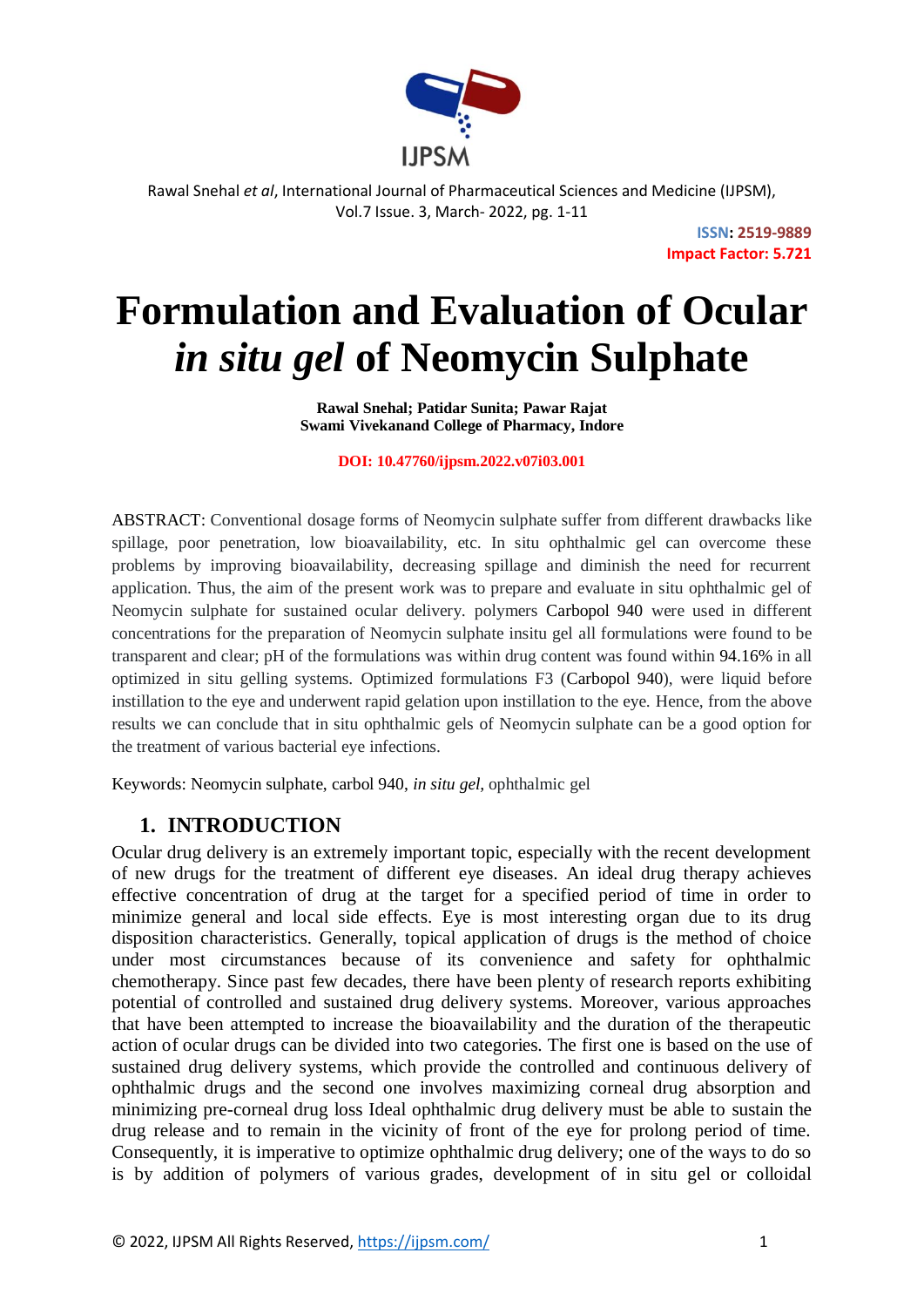

> **ISSN: 2519-9889 Impact Factor: 5.721**

suspension or using erodible or non-erodible insert to prolong the pre-corneal drug retention.<sup>[1]</sup>

The eye is a unique organ, both anatomically and physiologically, containing several widely varied structures with different physiological functions that render the organ highly impervious to foreign substances. The conventional drug delivery such as suspension, ointment, solution show some drawbacks like increase pre-corneal drainage, blurred vision, low bioavailability low residence time. The absorption of drugs in the eye is severely limited by some protective mechanisms that ensure the proper functioning of the eye, and by other concomitant factors like, drainage of the instilled solutions, lachrymation and tear turnover, metabolism, tear evaporation, non-productive absorption/adsorption, limited corneal area and poor corneal permeability, binding by the lachrymal proteins.[2]

## **2. MATERIALS AND METHOD MATERIALS**

Neomycin sulfate was obtained as Yarrow chem. pvt. Ltd. Carbopol 940, Benzolkonium chloride was obtained from loba chemicals.

#### **EXPERIEMENTALS**

#### **2.1 Identification of Drug**

**2.1.1 By UV Spectroscopy :** 100 mg drug dissolve in 100 ml dm water it's a obtained stock solution of 1000 micrograme/ml .then stock solution are removed 10 ml and volume make up the 100 ml with dm water and scanned of UV was 200 to 400 nm wavelength**. [3]**



 **Figure 1: Spectrum of Neomycin sulfate by UV Spectroscopy**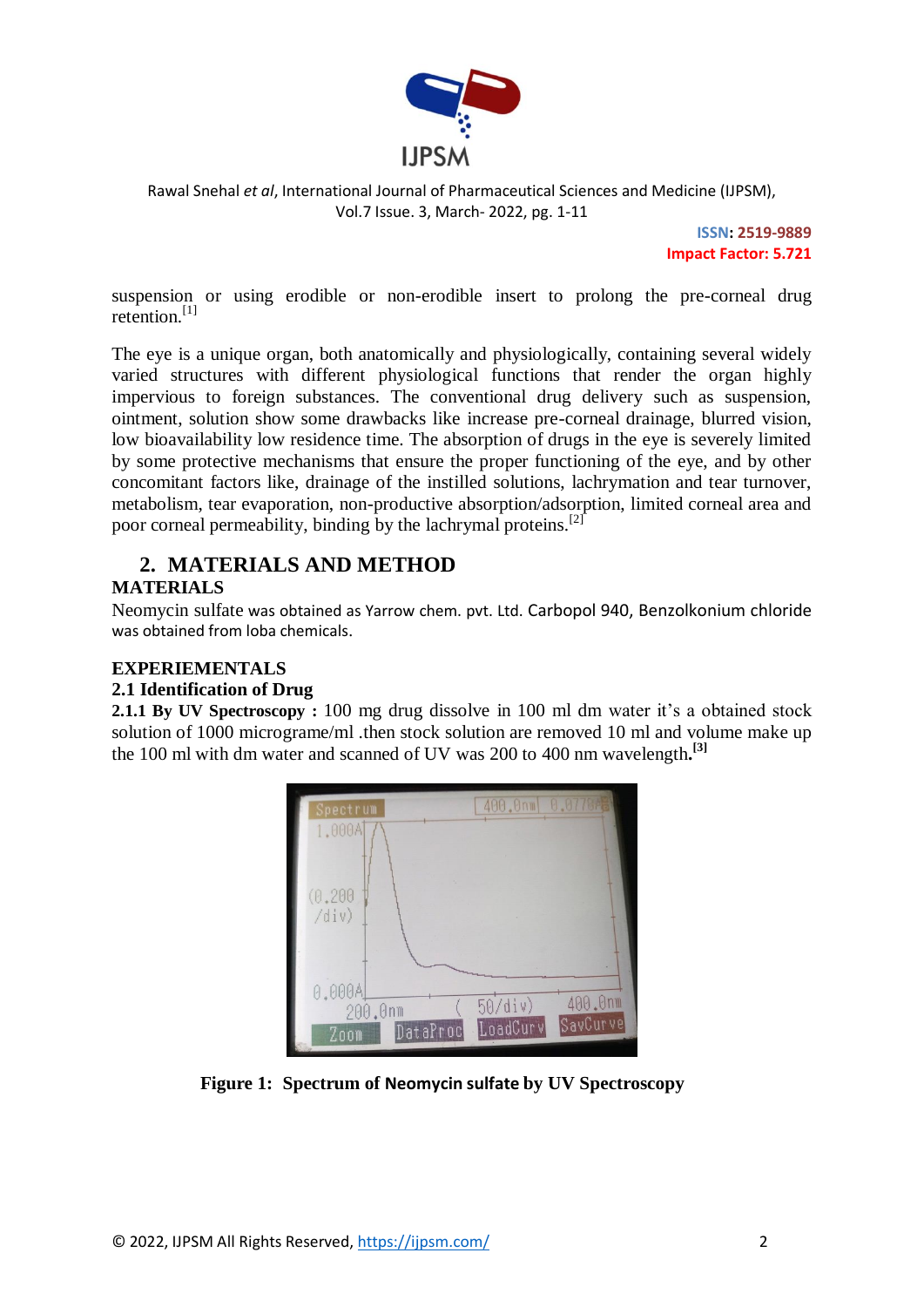

> **ISSN: 2519-9889 Impact Factor: 5.721**

#### **2.1.2 By melting point determination**

Melting Point determination is one of the preformulation property in which the temperature at which it changes state from solid to liquid at atmospheric pressure. At the melting process the solid and liquid can exist equilibrium. The Melting point of Neomycin sulphate drug is determine by using two types of method one is Conventional method and another is Digital method**. [4]**

#### **Table 1: Melting Point of Neomycin sulphate**

| Drug              | <b>Observed</b>                  |
|-------------------|----------------------------------|
| Neomycin sulphate | $187^{\circ}$ C- $190^{\circ}$ C |

#### **2.1.3 Preparation of Calibration Curve:**

#### **Preparation of calibration curve of drug with dm water**

Calibration curve is determined by using UVspectrophotometric methods. In which 10 mg of drug dissolve in 100 ml dm water .to prepare different dilution (2,4,6,8,10) of above solution. Take absorbance at 304 nm**.**

#### **Calibration curve of Neomycin sulphate with dm water**

| s.no.          | Concentration<br>$(\mu g/ml)$ | Absorbance |
|----------------|-------------------------------|------------|
|                |                               |            |
| $\mathfrak{D}$ | 5                             | 0.060      |
| 3              | 10                            | 0.125      |
|                | 15                            | 0.187      |
| 5              | 20                            | 0.241      |
| 6              | 25                            | 0.30       |

#### **Table 2: Absorbance data of neomycin sulphate with calibration curve at 304nm.**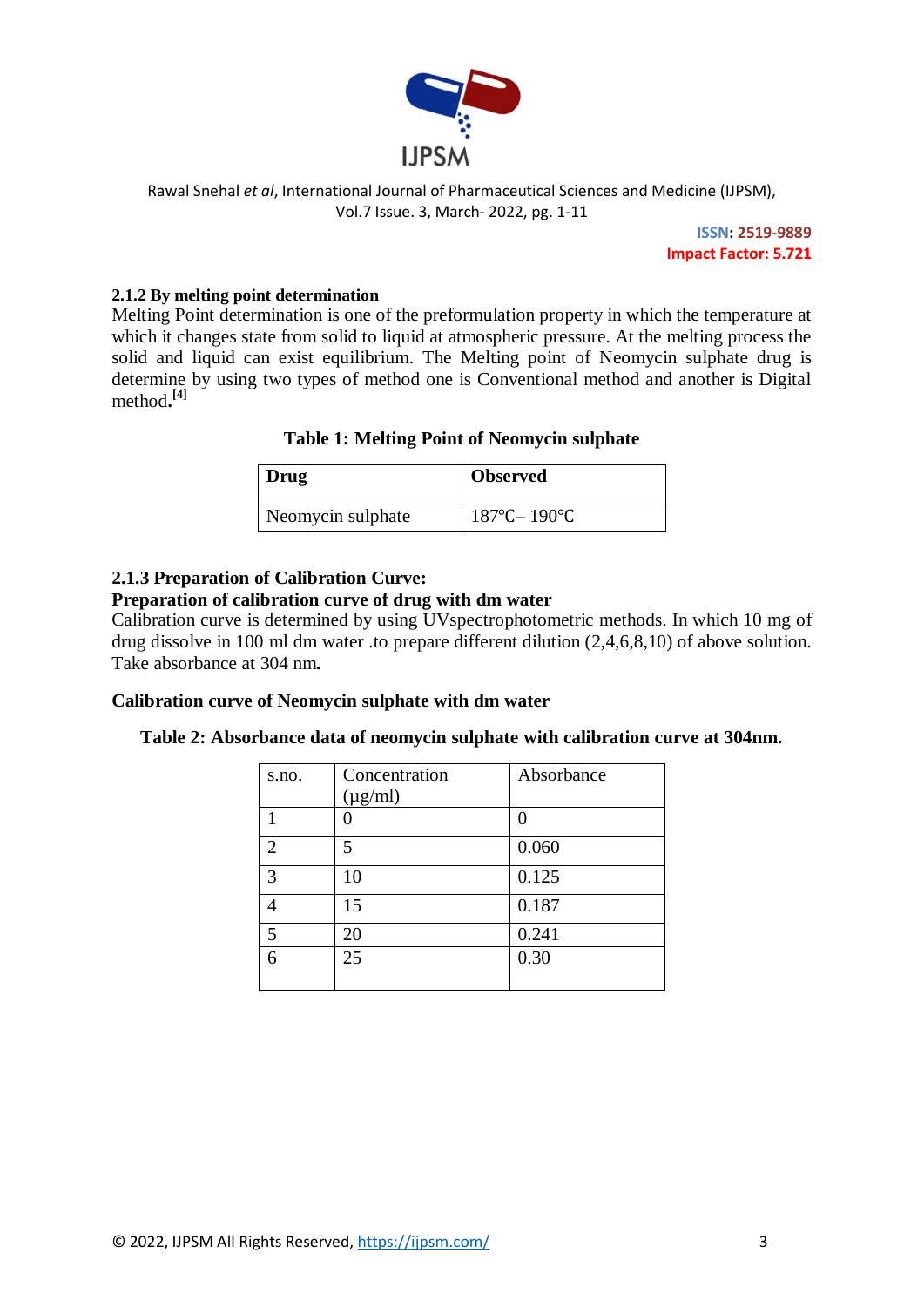

> **ISSN: 2519-9889 Impact Factor: 5.721**



**Fig no. 2 Calibration graph of Neomycin Sulphate in dm water**

**2.1.4 Preparation of calibration curve of drug with phosphate buffer (pH7.4)** Calibration curve is determined by using UV spectrophotometric methods. In which 10 mg of drug dissolve in 100 ml phosphate buffer solution (PH 7.4) .to prepare different dilution

(2,4,6,8,10 ) of above solution . Take absorbance at 304 nm respectively**. [5,6]**

#### **Calibration curve of Neomycin sulphate with PBS (7.4)**

| Table 3: Absorbance data of Neomycin sulphate with calibration curve at 304nm |  |  |  |  |  |  |
|-------------------------------------------------------------------------------|--|--|--|--|--|--|
|-------------------------------------------------------------------------------|--|--|--|--|--|--|

| s.no.          | Concentration<br>$(\mu g/ml)$ | Absorbance |
|----------------|-------------------------------|------------|
| 1              | ∩                             | 0          |
| $\overline{2}$ | 5                             | 0.155      |
| 3              | 10                            | 0.229      |
| 4              | 15                            | 0.411      |
| 5              | 20                            | 0.587      |
| 6              | 25                            | 0.731      |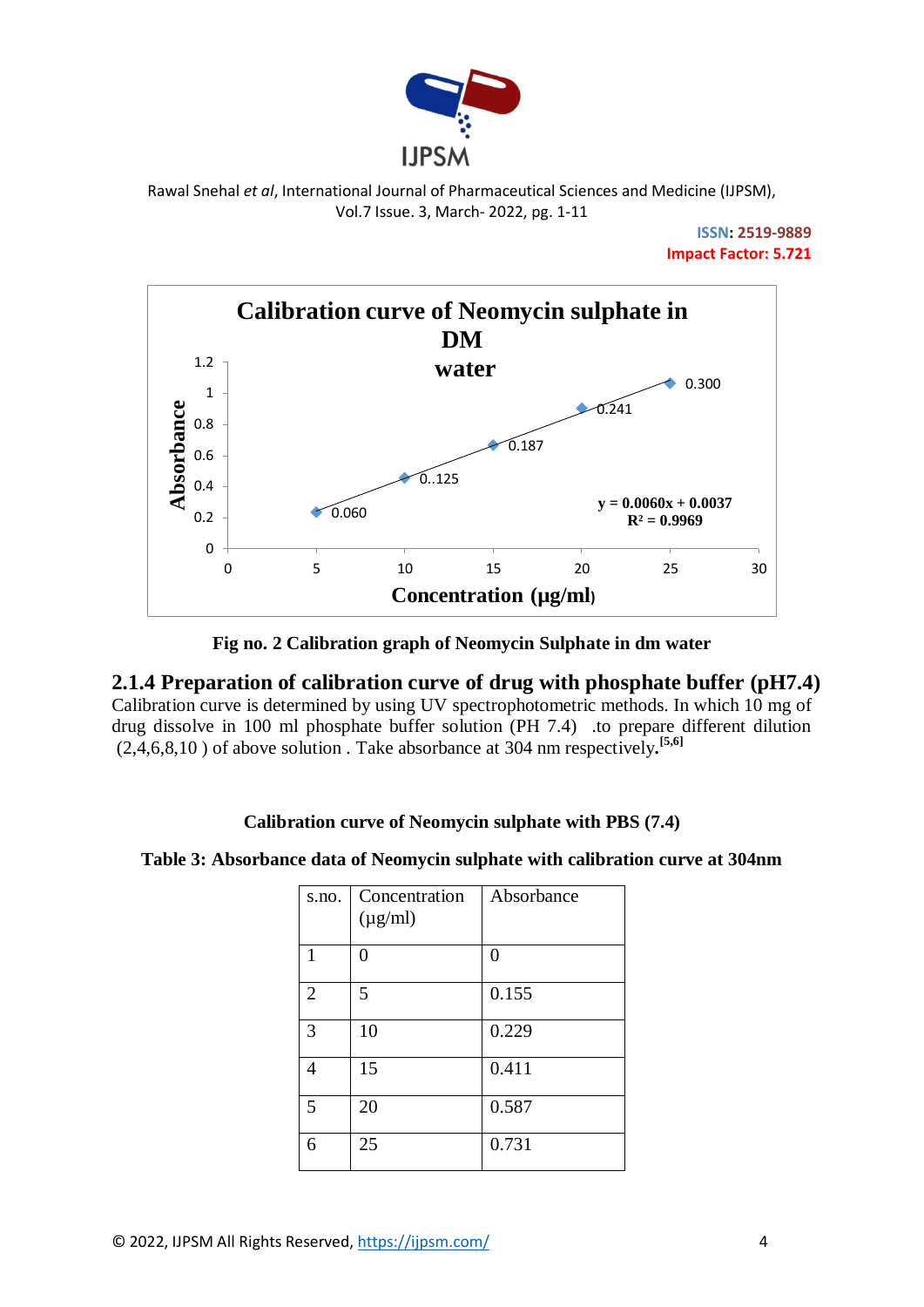

> **ISSN: 2519-9889 Impact Factor: 5.721**



**Fig no. 3 Calibration graph of Neomycin sulphate in phosphate buffer pH 7.4**

#### **2.1.4 Solubility studies of drug:**

The Term Solubility is defined as maximum amount of solute that can be dissolved in a given amount of solvent to form a homogenous system at specified temperature and Specific Pressure to from Saturated Solution**.**

# **Procedure:**

To Prepare a different solutions Water, pH 7.4 Phosphate Buffer. The drug material is added in to above solutions till Supersaturated Solution is from the Mixture can Placed in Orbital Shaker for 24 hrs. After 24 hrs. Filter the mixture Take Filtrate and Give Absorbance to detect the Concentration of Drug is Soluble in Different Solutions.

#### **RESULT:**

#### **Table no. 4: Solubility data of Neomycin Sulphate**

Solubility studies of Neomycin sulphate with different solvents

• Neomycin sulphate

| s.no. | solvents            | Solubility $(mg/ml)$ | inference        |
|-------|---------------------|----------------------|------------------|
|       | DM water            | 0.0795               | Slightly soluble |
|       | <b>PBS</b> (PH 7.4) | 0.0456               | Slightly soluble |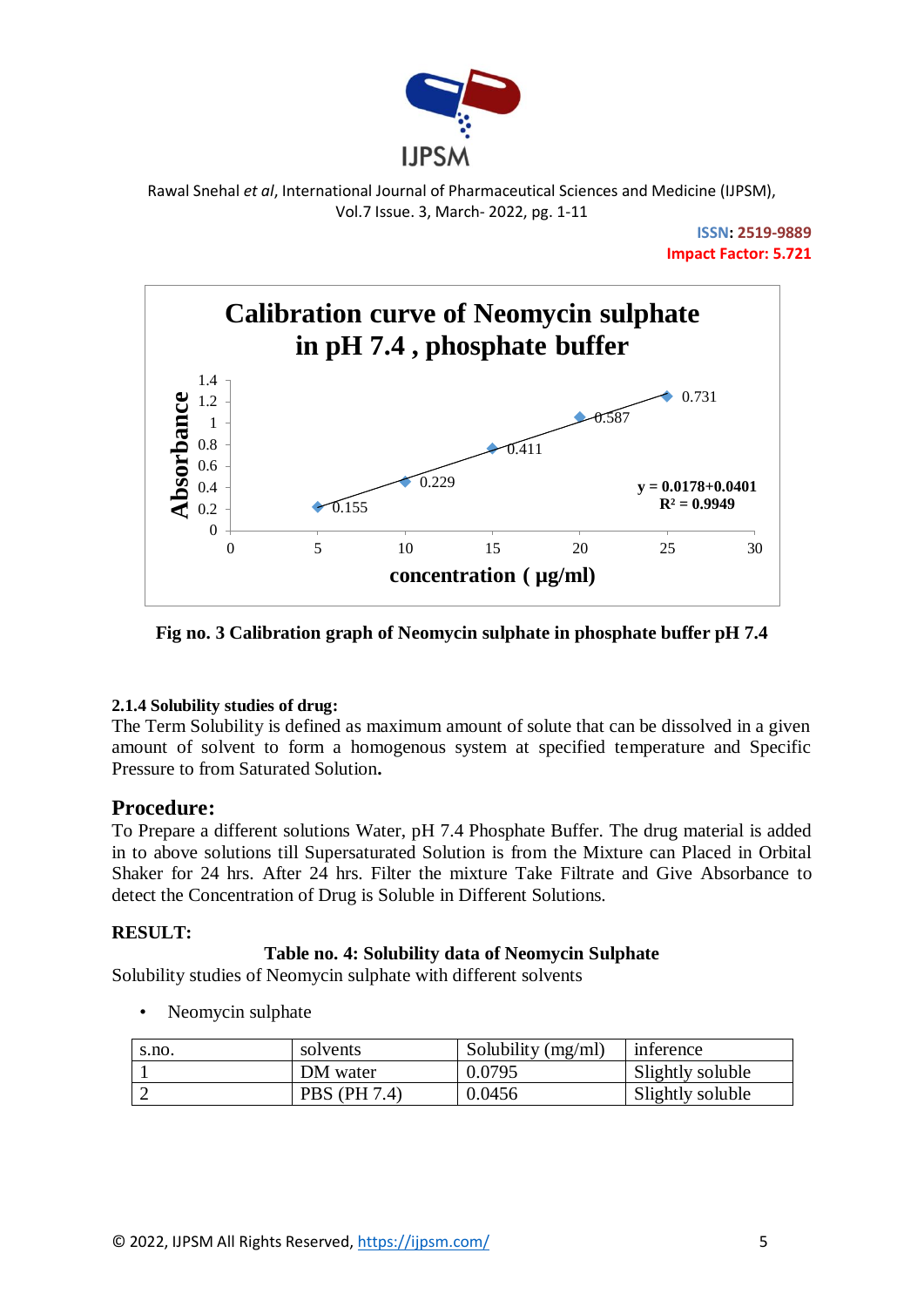

> **ISSN: 2519-9889 Impact Factor: 5.721**

# **2.1.5 Drug and Excipient Interaction Studies:**

The Equal portion of Drug and Excipient (1:1 ratio) is added in Ampules and the Ampules are placed in Stability Chamber for one Weak, After One Weak the Drug Excipient Compatibility Study is Determine by using TLC (Thin Layer Chromatography). Different plates of silica gel was made and activated at 80℃ and hot air oven cool plates mark and pore 2 different sports with the help of capillary one is test solution and another is reference solution. Kept in mobile phase ( Toluene : Ethyl acetate : glacial acetic acid ) in ratio of (20:10:0.2 ) after some time remove plates from mobile phase and spray ninhydrin reagents over the plates observe and compare under UV chamber.**[7,8]**

#### **RESULT:**

#### **Table 5: Drug and Excipient interaction studies**

| s.no. | Drug – Excipient  | <b>Initial</b><br>observation<br>physical state<br>$($ In days) |     |     |
|-------|-------------------|-----------------------------------------------------------------|-----|-----|
|       |                   |                                                                 | 1st | 7th |
|       | <b>NMS</b>        | <b>OWP</b>                                                      | N   | N   |
|       | NMS +CARBOPOL 940 | <b>OWP</b>                                                      | N   | N   |
|       | $NMS + BKC$       | OWP                                                             | N   | N   |

NEOMYCIN SULPHATE

- NMS Neomycin sulphate
- $OWP off$  white powder
- N No change in color and physical state

The different formulation Excipients, drug and their physical mixtures were found to be stable under refrigerated condition, room temperature. As there was no change physical characteristics. Hence it was inferred that the selected excipients are compatible with drug.

# **3. Formulation**

# **Selection of Excipient for Ocular** *In Situ* **Gel**

| Table 6: List of excipient used in in situ gel |                          |                                     |  |
|------------------------------------------------|--------------------------|-------------------------------------|--|
| <b>S.NO.</b>                                   | <b>NAME OF EXCIPIENT</b> | <b>USE</b>                          |  |
|                                                | Neomycin Sulphate        | Aminoglycoside<br>Antibiotic        |  |
|                                                | Carbopol 940             | Gelling Agent,<br>Emulsifying agent |  |
|                                                | Benzolkonium Chloride    | Preservatives                       |  |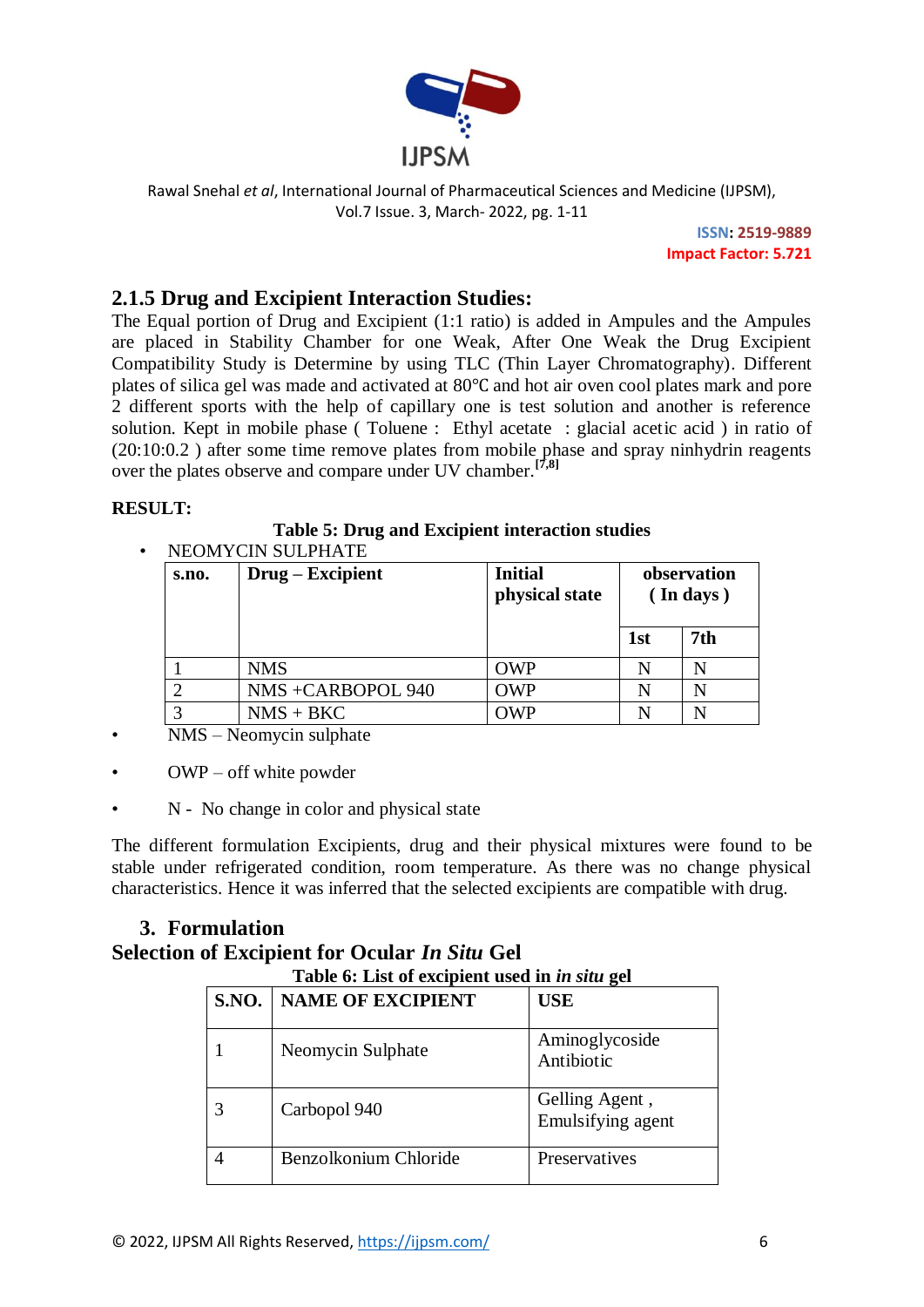

> **ISSN: 2519-9889 Impact Factor: 5.721**

# **3.1 Procedure of Ocular** *In Situ* **Gel**

- **1.** Require quantity of carbopol 940 was dissolved in dm water with the help of magnetic strirrer. carbopol 940 was sprinkled and allow to hydrate overnight the solution was stirred under an overhead strirrer.
- **2.** Then add preservatives of benzolkonium chloride was added slowly slowly with the help of magnetic stirrer.
- **3.** Drug was dissolve in dm water and added to the polymer solution purified water was added to make up the volume 100 ml.

# **Formulation of ocular** *in situ* **gel:**

| <b>S.NO.</b>   | <b>INGREDIENTS</b>    | F1              | F2               | F3               | F <sub>4</sub>   |
|----------------|-----------------------|-----------------|------------------|------------------|------------------|
|                | Neomycin Sulphate     | $50 \text{ mg}$ | $50 \text{ mg}$  | $50 \text{ mg}$  | $50 \text{ mg}$  |
| $\overline{3}$ | Carbopol 940          | $0.5$ gm        | $0.75$ gm        | $1.0 \text{ gm}$ | $0.5$ gm         |
| $\overline{4}$ | Benzolkonium chloride | $0.1$ ml        | $0.1$ ml         | $0.1$ ml         | $0.1$ ml         |
|                | DM-water              | $10 \text{ ml}$ | 10 <sub>ml</sub> | 10 <sub>ml</sub> | 10 <sub>ml</sub> |

#### **Table 7: Composition of ocular** *in situ* **gel**

# **4. Evaluation of Formulation**

#### **Physico-chemical characterization**

**Visual inspection and clarity:** Visual appearance and clarity was tested under fluorescent light against a white and black back ground for presence of any particulate matter **. [29]**

**pH determination:** pH of the *in-situ* gels after addition of all ingredients were measured using digital pH meter**[9]**

#### **RESULT:**

| s.no. | <b>Formulation</b>   Clarity |              | pH  |
|-------|------------------------------|--------------|-----|
|       |                              | <b>CLEAR</b> | 7.4 |
|       | F2                           | <b>CLEAR</b> | 7.4 |
|       | F <sub>3</sub>               | <b>CLEAR</b> | 7.4 |
|       |                              | <b>CLEAR</b> |     |

**Table 8: Physico-chemical characterization**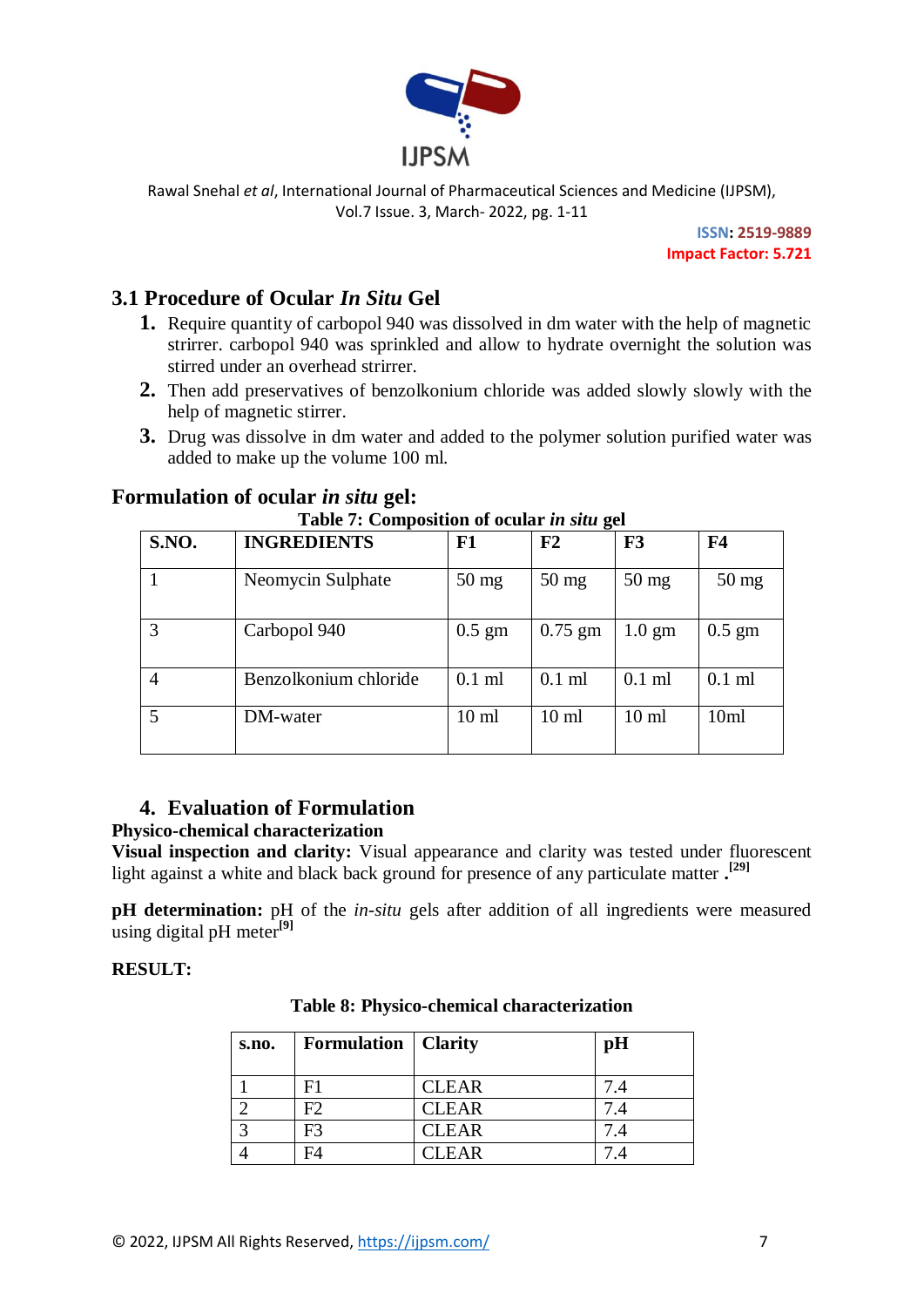

> **ISSN: 2519-9889 Impact Factor: 5.721**

**Drug content:** Drug content was determined by taking 1ml formulation and diluting it to 100ml dm water then 5ml solution was withdrawn and diluted 25ml with distilled water Neomycin sulphate concentration at 304nm by UV visible spectrophotometer **[10]**

| Table 9: Physico-chemical characterization |    |                                    |  |
|--------------------------------------------|----|------------------------------------|--|
| s.no.                                      |    | <b>Formulation</b>   Concentration |  |
|                                            |    | <b>Neomycin Sulphate</b>           |  |
|                                            | F1 | $94.06 + - 1.36$                   |  |
|                                            | F2 | $92.66 + - 0.84$                   |  |
|                                            | F3 | $94.16 + (-0.79)$                  |  |
|                                            |    | $92.53 + - 2.10$                   |  |

#### **RESULT:**

The result of drug content are (shown in table). The *in situ* gel formulations with different batches (F1-F4) show good drug content are F3 batch then rest formulations

#### **Gelling capacity**

All prepared formulations were evaluated for gelling capacity in order to identify the compositions suitable for use as in situ gelling systems. The gelling capacity was determined by placing a drop of the formulation in a vial containing 2 ml of artificial tear fluid freshly prepared (pH 7.4) and equilibrated at 37 °C and visually assessing the gel formation and noting the time for gelation and the time taken for the gel formed to dissolve**. [11]**

#### **Gelling capacity parameter:**

| parameter   Gelling capacity          |
|---------------------------------------|
| Gelation within 50-60 second          |
| Gelation within 60 second for 3 hours |
| Gelation within 60 second for 6 hours |

#### **RESULT:**

#### **Table 9 Gelling capacity parameter**

| s.no. | <b>Formulation</b> | <b>Gelling Capacity</b> |
|-------|--------------------|-------------------------|
|       |                    | $^{++}$                 |
|       | FY)                |                         |
|       | н.                 |                         |
|       |                    |                         |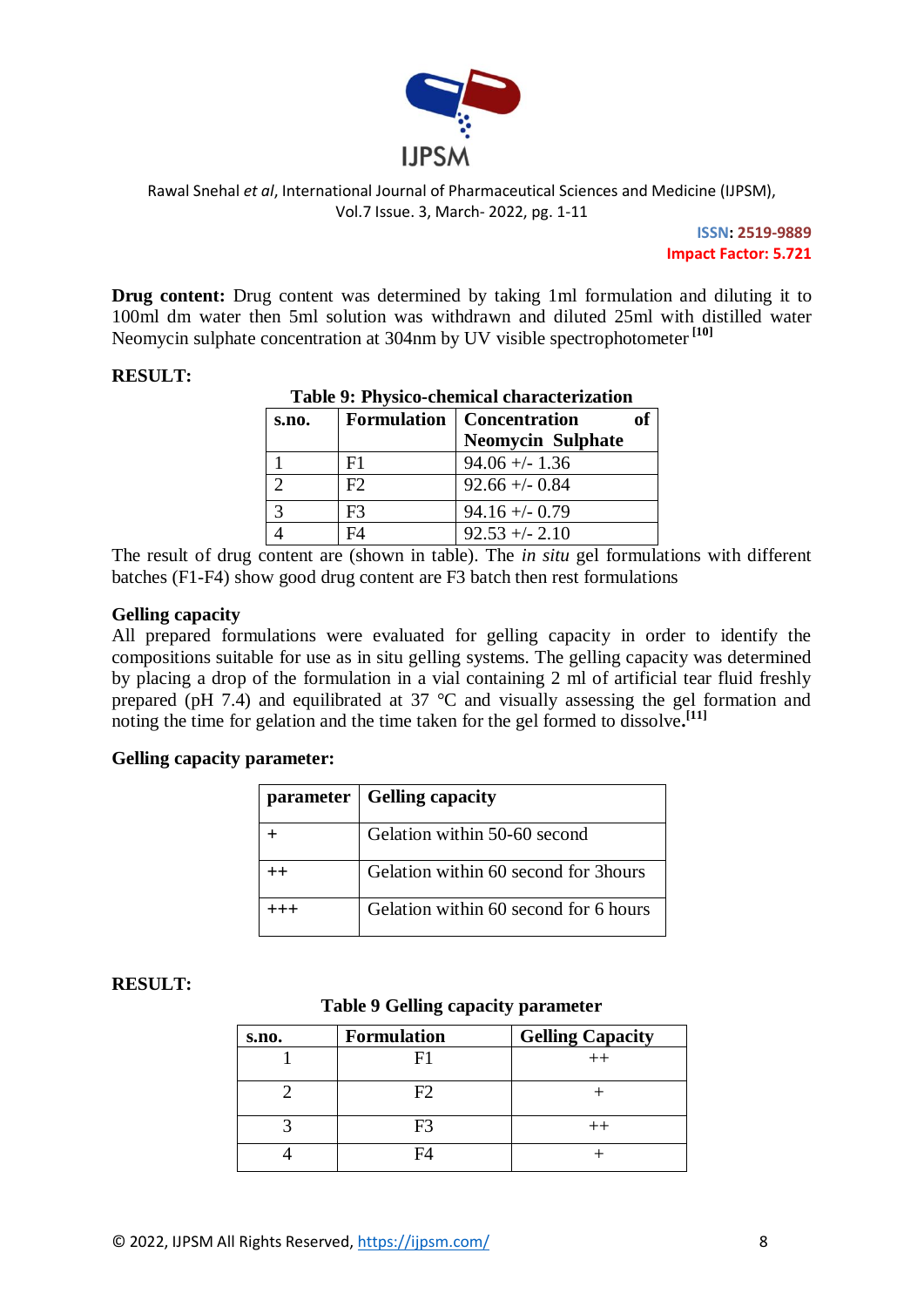

> **ISSN: 2519-9889 Impact Factor: 5.721**

#### **Composition of artificial tear fluid:**

| <b>S.NO.</b> | <b>COMPOSITION</b>         |
|--------------|----------------------------|
|              | Sodium chloride            |
|              | Sodium bicarbonate         |
|              | Calcium chloride dihydrate |
|              | water                      |

## **Table 10: Composition of tear fluid[2]**

#### **Sterility studies**

**Sterility:** ophthalmic preparations must be sterile when prepared. Gram negative and Gram positive both bacteria may cause serious infection of cornea. It can cause complete loss of eye sight in 24-48 hrs. To maintain sterility in multi dose container, containing ophthalmic products, a suitable preservative is added. The preservative should be non-irritant and should be compatible with medicaments. Here we added boric acid used as preservative.

#### **Procedure of Sterility:**

The ophthalmic products are generally sterilized by autoclaving. Filtration through bacteria proof filters and addition of bacteria at low temperature. All formulation might pass through 0.45 micron filter with the help of vacuum pump. And sterility test performed in sterilized plate (5 plate) containing nutrient media (agar). We took sterile swab containing formulations. This sterile swab spreaded all over the agar plates. The test performed in sterile environment or under the laminar air flow. These plates kept in biological Oxygen Demand (BOD) incubator in 37+/-5c for 24-28 hr. After 24 hr. check the possible growth of microorganism. If growth occurred then sterility is negative. The preparation is contaminated. If there we no growth then results were positive and preparation were sterile.

Sterility testing should be carried out under strict conditions specifically designed to avoid microbial contamination of the material being tested.

#### **Evaluated methods**

In order to suggest methodologies for screening the antimicrobial activity, two different qualitative methods were evaluated as follows: agar diffusion test employing two different types of reservoirs (filter paper disc impregnated with compound test and wells in dishes). Besides we discussed the aspects of the micro dilution method used for the determination of minimum inhibitory concentration (MIC).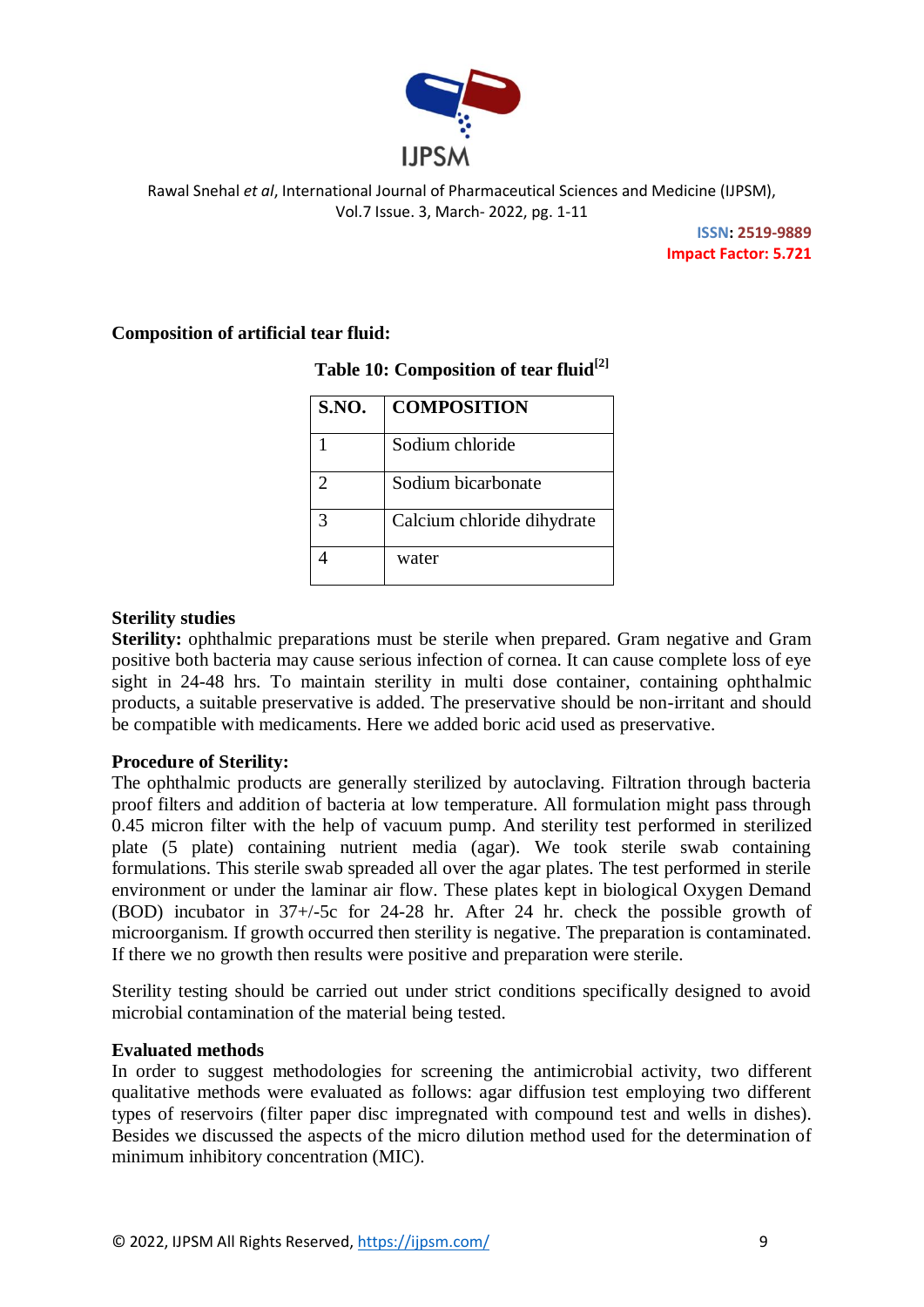

> **ISSN: 2519-9889 Impact Factor: 5.721**

#### **Agar diffusion well-variant**

The bacteria inoculum was uniformly spread using sterile cotton swab on a sterile petri dish MH agar. Nine serial dilutions yielded concentration of 100, 80, 60, 40, 20, 10, 5, 2.5, and 1.25mg/ml for extracts and fractions and four serial dilutions yielded concentrations of 20, 15, 10, e 5 mg/ml for pure substances. 50µl were added to each of the 5 wells (7 mm diameter holes cut in the agar gel, 20 mm apart from one another). The system were incubated for 24 h at  $36C$  +/- 1C, under aerobic conditions. After incubation, confluent bacterial growth was observed. Inhibition of the bacterial growth was measured in m.

#### **Direct inoculation**

Preparation should be examined during usage. Sterile media was pipette out by sterile pipette and with sterile syringe then aseptically transferred the specified volume of materials to a vessel and inoculate the media and incubated for 7 days**.**

#### **5. Conclusion**

Neomycin sulphate is a broad spectrum of aminoglycosides antibiotic, antibacterial agent used for treatment of ocular eye infection. It was formulated as ocular in situ gel forming eye drop are using polymers such as carbopol 940 as a gelling agent in combination of suitable preservatives. The characterization of drug sample was done using spectrophotometric analysis and melting point determination. All the observations and recorded data were identical to the values reported in literature. Calibration curves of Neomycin sulphate in distilled water and phosphate buffer (pH 7.4) were prepared using a double beam UV-visible spectrophotometer (Shimadzu 1800) It is a newer approaches to improve easy to eye instillation residence time and enhance bioavailability, prolonged and sustained drug release. Also important in the ease of administration afforded and the decrease frequency of administration resulting in the better patient compliance and acceptance. Therefore, thought worthwhile to develop an in-situ gel formulation using a suitable phase transition polymer to effectively deliver the drug into eyes with sustained and prolonged release and enhanced drug bioavailability. It is observed from the formulation F3 which shown drug content 94.16 % and have good gelling capacity. Thus, it can be concluded that the drug given in the form of ocular in situ gel of Neomycin sulfate providing better patient compliance and an effective mode of treatment.

#### **Acknowledgement:**

The author is thankful to the management of Swami Vivekanand College of Pharmacy, Indore. For providing necessary facilities to carry out the research work and heartily thankful to my Co-Guide and guide for providing all the support and encouragement to carry out this studies.